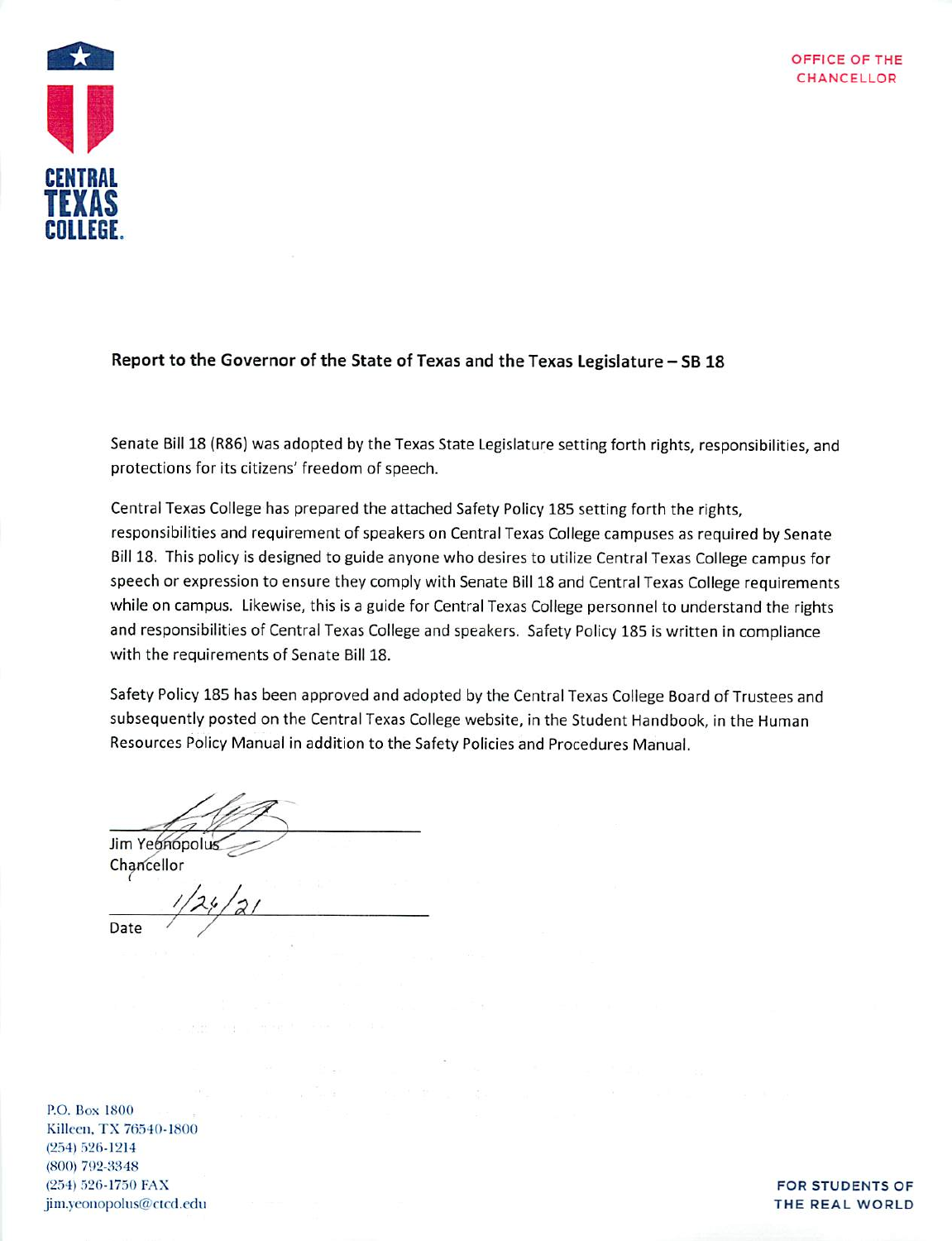# Central Texas College District Safety Policies and Procedures Manual

Policy No. 185: Free Speech, Peaceful Assembly & Expressive Activity (Same as Human Resource Policy & Procedures, Policy # 265)

### **I. PURPOSE**

To support and protect expressive activities including the free expression of ideas and to petition and assemble in a peaceful manner on Central Texas College District ("CTCD" or "College") campuses. To ensure free, robust, and uninhibited debate and deliberations by students enrolled at CTCD while maintaining the integrity of the College Mission and without undue disruption to that Mission and daily College functioning.

#### **II. SCOPE**

This policy applies to all CTCD employees, students, visitors and guests at all CTCD Campuses in Texas. To the extent this policy conflicts with the policies of military installations where certain CTCD campuses reside, the policies of the military installations shall prevail.

CTCD recognizes freedom of speech as a fundamental right. Nothing in this policy is intended to limit the legal rights or responsibilities of CTCD or anyone seeking peaceful assembly or expressive activities on CTCD premises.

#### **III. POLICY**

CTCD shall work to protect the expressive rights of persons guaranteed by the constitution of the United States and the state of Texas by:

1. recognizing freedom of speech and assembly as central to the mission of CTCD; and

2. ensuring that all persons may assemble peaceably on CTCD campuses for expressive activities, including to listen to or observe the expressive activities of others.

CTCD enforces viewpoint and content neutral speech regulations. Disruption to the College's normal operations and/or a student or employee's ability to conduct their normal business, as determined by the Chancellor or his/her designee, is not allowed. Further limitation on employee speech may be enforced while the employee is speaking on behalf of the College.

The public may not enter CTCD campuses for the purpose of advocacy, information distribution, or speech activity without prior College approval.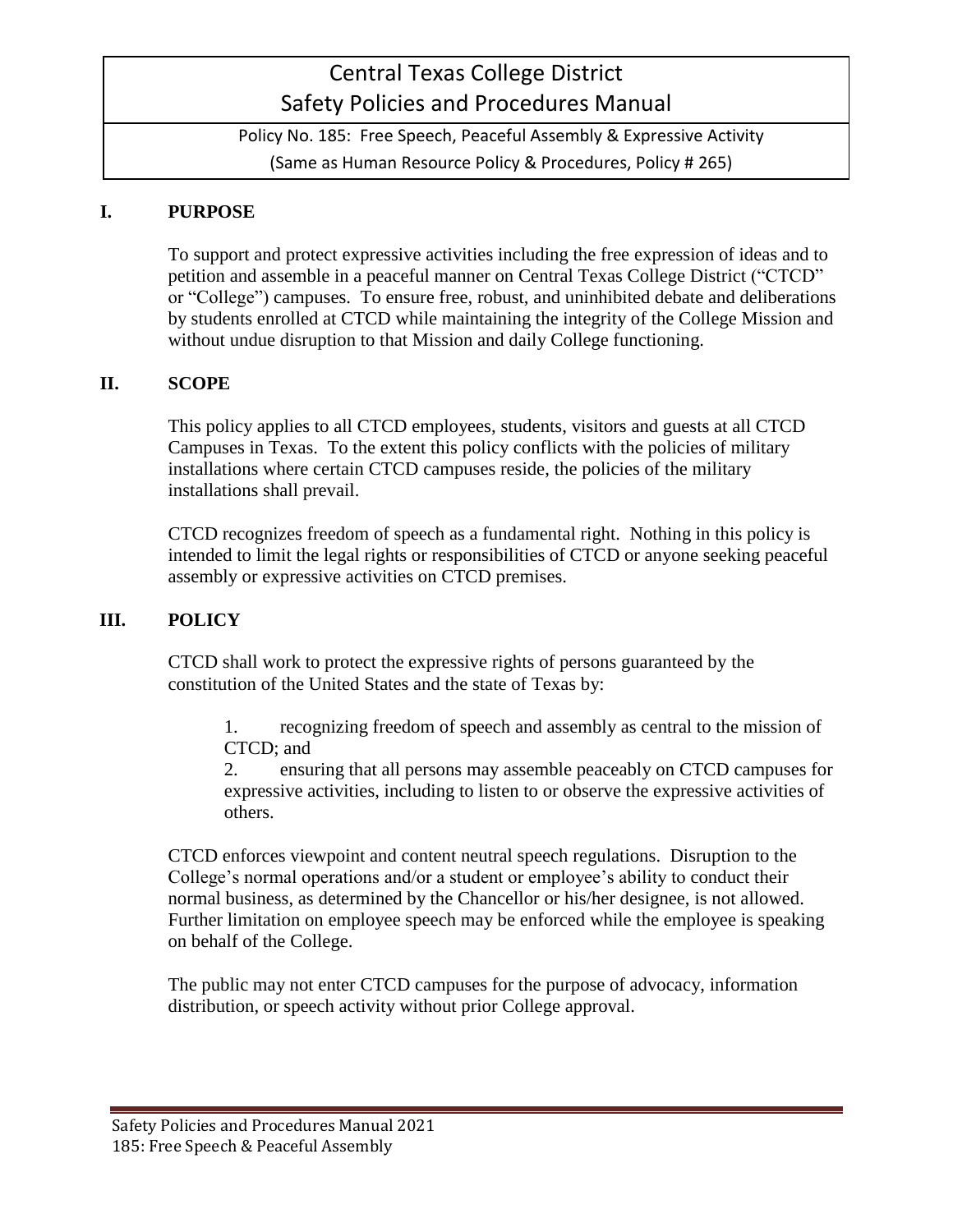## **IV. DEFINITIONS**

- A. *Campus, Premises, Facility*: All real property, buildings, structures, parking lots, locations, or rooms that are owned, leased or occupied by CTCD.
- B. *College-Approved*: Prior approval of application for peaceful assembly or expressive activity from the College for an event or activity held on CTCD premises by the public.
- C. *College-Sponsored*: College hosted events by employees or students, publications and other expressive activities that specifically have the College administration's approval or can be reasonably perceived as bearing College approval. This could include, but is specifically not limited to, College curriculum, CTCD theatre productions, and approved Student Club activities with approved College employee supervision, and that uphold the College Mission, and when any of these occur in a classroom setting, on a campus, or at a CTCD facility.
- D. *Disruptive Acts or Speech*: Acts and/or speech that substantially disrupts or materially interferes with the College's ability to conduct business or fulfill its mission. This does not include action that is anticipated to, or does present discomfort or unpleasantness that may be experienced when unpopular or differing viewpoints are expressed.
- E. *Expressive Activities*: Words, symbols, pictures, and other medium that are used as modes of expression of ideas or viewpoints, to include responses to expressive activities of others that are not College-approved. Any speech or expressive conduct protected by the First Amendment to the United States Constitution or by Section 8, Article I, Texas Constitution, and includes assemblies, protests, speeches, the distribution of written material, the carrying of signs, and the circulation of petitions. The term does not include commercial speech.
- F. *Peaceful Assembly*: Expressive activity, assembly or demonstration that has been College approved via the peaceful assembly application or other College mechanism, for the purpose of speech and expression. Peaceful assemblies include, but are not limited to, speakers invited by student organizations or faculty, and student, employee, and third party activities or events. A peaceful assembly consists of one or more persons.
- G. *Public*: All individuals and/or groups who are not employees or students of CTCD.
- H. *Speaker*: Any individual, group, or entity who is engaging in expressive activity on Campus.
- I. *Speech*: Words, symbols, pictures, and other medium that are used as modes of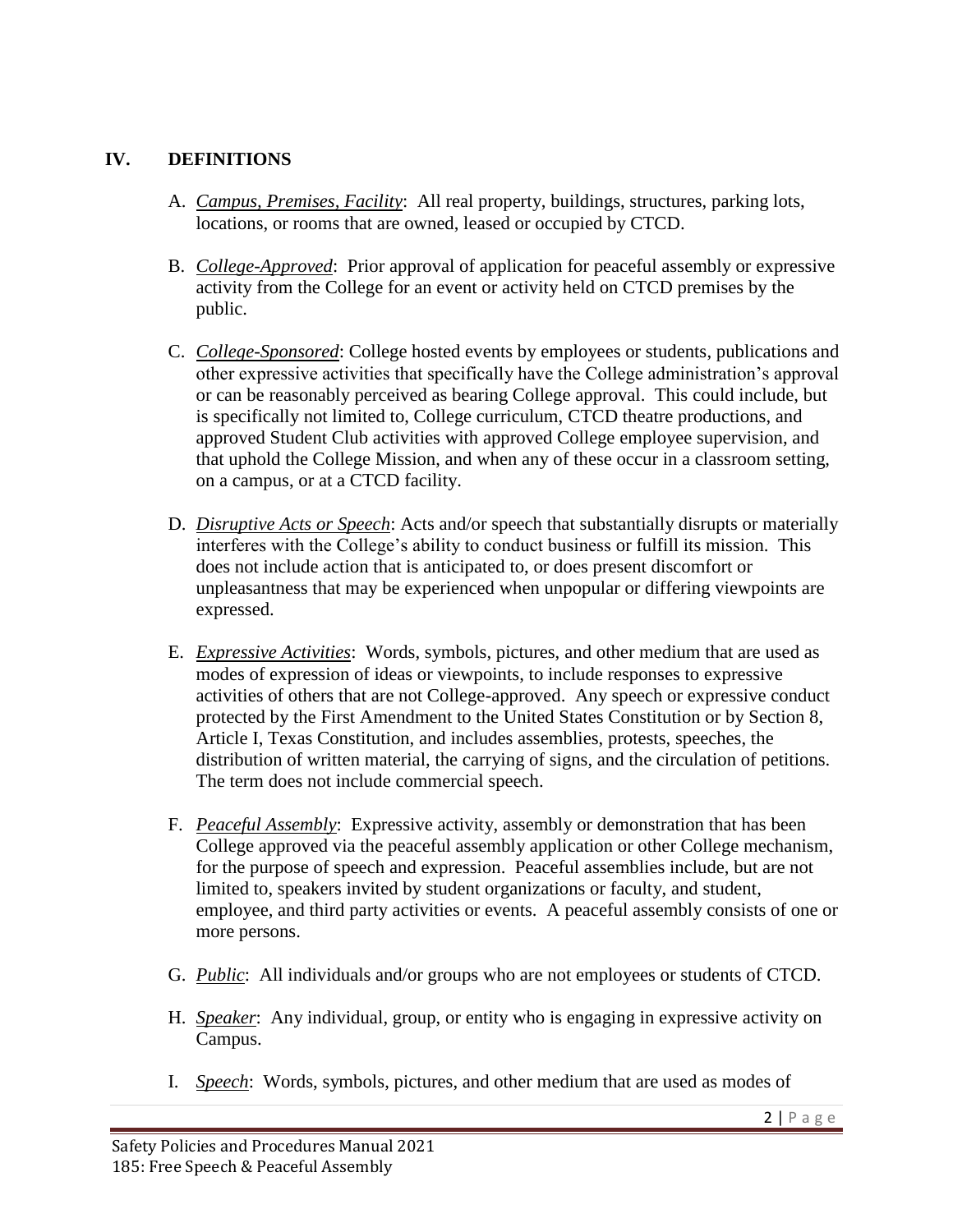expression of ideas or viewpoints, to include responses to expressive activities of others.

- J. *Student Organization*: Any organization that is composed mostly of students enrolled at CTCD and that receives a benefit from the institution.
- K. *Traditional Public Forums*: All common outdoor areas of the Campus.
- L. *Viewpoint and Content Neutral*: Policies and procedures that regulate speech without consideration of the speech's content or the speaker's viewpoint on the subject. Such policies and procedures may regulate the time of speech, the location of speech and the manner of speech, but not the content of speech or the viewpoints expressed.

## **V. PROCEDURES**

A. Peaceful Assembly and Expressive Activities:

All requests for peaceful assembly or expressive activity shall be submitted to the CTCD Police Department on CTCD's application for peaceful assembly. Applications are available online on the CTCD website at [http://www.ctcfacstaff.ctcd.edu/faculty-staff/risk-management](http://www.ctcfacstaff.ctcd.edu/faculty-staff/risk-managemen) and at the CTCD Police Department during regular business hours.

Applications should be submitted at least seven (7) business days in advance of the date for the peaceful assembly to ensure the location, date and time requested are available. Should the application be submitted less than seven (7) business days prior to the event, CTCD Police shall do all in their power to accommodate the requested location, date and time of the peaceful assembly. Modification as to location, date and time may be necessary.

Any person may engage in peaceful assembly or expressive activities in the Campus's traditional public forums provided such activities and assembly are not unlawful and do not materially and substantially disrupt the functioning of the College.

B. Time, Place and Manner Limitations:

Without regard to content or viewpoint of the intended speech or expressive activity, all peaceful assemblies will be pre-approved by CTCD Police for Central Campus. The Site Director for each Service Area location will notify the CTCD Police to ensure the time, place and manner of the activity or assembly is appropriate to the College needs. Should requested time, location, or manner of peaceful assembly be deemed to materially or substantially disrupt the functioning of the College, the Site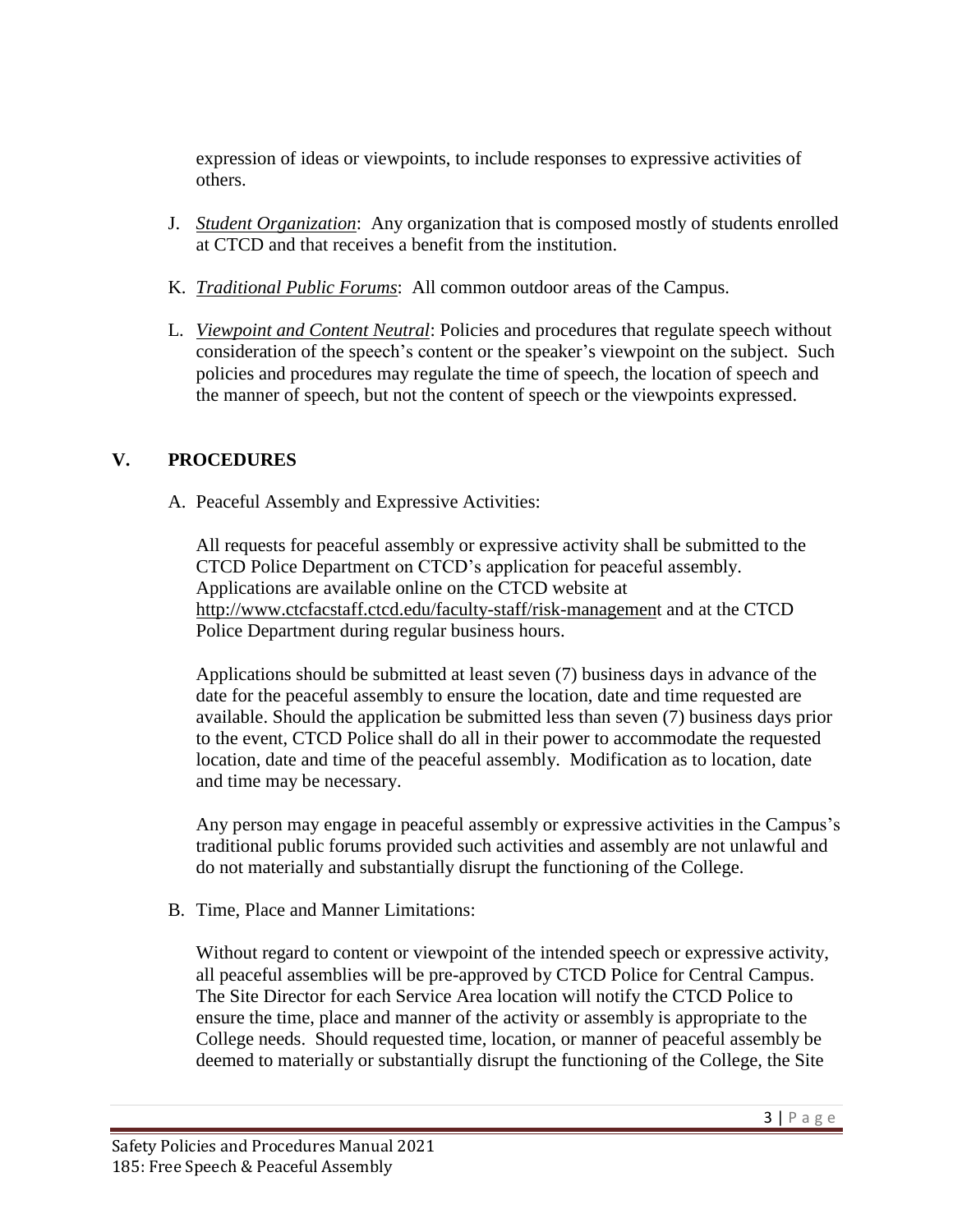Director, shall strive to determine with the applicant an alternative time, place, or manner in which to allow the peaceful assembly.

All limitations on the time, place, and manner of expressive activities and peaceful assembly in the common outdoor areas shall be made in writing and delivered to the applicant. All such limitations shall be:

- 1. narrowly tailored to serve a significant College interest,
- 2. clearly define the limitations and criteria to be met to hold the Peaceful Assembly,
- 3. shall employ clear, published, content and viewpoint neutral criteria,
- 4. shall provide for ample alternative means of expression,
- 5. shall allow for the CTCD community to assemble or distribute written material without a permit or other permission.

To the extent this policy conflicts with the policies of military installations where certain CTCD campuses reside, the policies of the military installations shall prevail.

- C. CTCD shall not deny or take action against an individual, employee, student or a student organization, due to a political, religious, philosophical, ideological, or academic viewpoint expressed by the applicant for expressive activities, peaceful assembly or speaker.
- D. Notwithstanding the foregoing, only notice by submission of CTCD's application for peaceful assembly to the CTCD Police or Site Director is required for members of the College community to assemble or distribute written material, and no permit or prior approval is needed.
- E. Nothing in this policy is designed to limit a student's rights of expression including responding to the expressive activities of others elsewhere on Campus or at other campus locations.
- F. Nothing in this policy is designed to limit student organizations and faculty to invite speakers to speak on campus. However, CTCD may consider content-neutral and viewpoint neutral criteria related to the needs of the event including: facility use fees, the proposed venue and the expected size of the audience; any anticipated need for campus security; any necessary accommodations; and any relevant history of compliance or noncompliance by the requesting student organization or faculty member with CTCD's policy.
- G. Nothing in this policy is designed to limit or prohibit faculty from maintaining order in the classroom.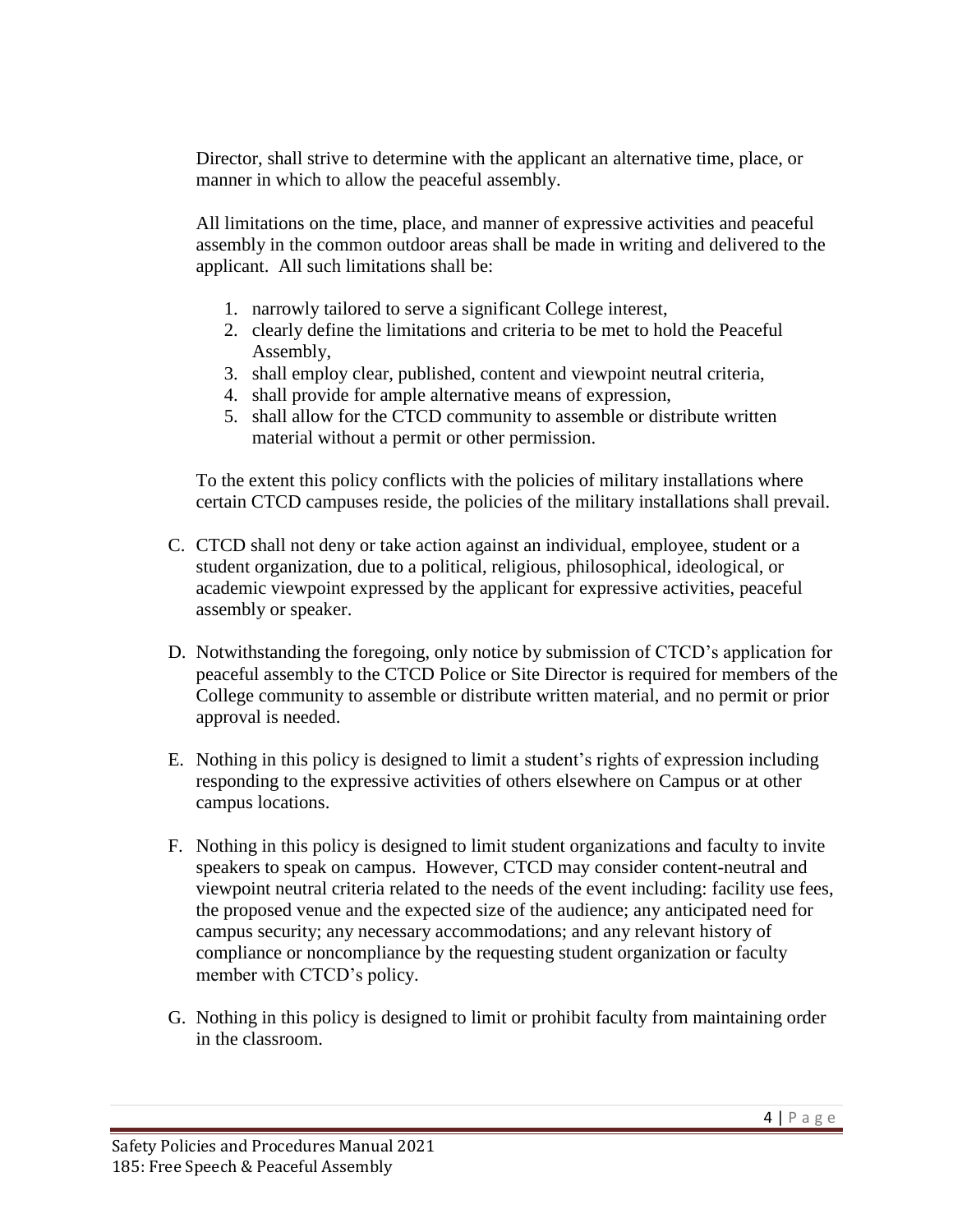- H. Interference with College operations, activity, event, or expressive activities of others on campus, or threats, implied threats, intimidation, or any form of violent behavior may result in employee or student discipline and/or legal action against the employee, student or public.
- I. Peaceful assembly and expressive activities shall not impede or obstruct vehicle, pedestrian, or bicycle movement/traffic. Speech activities can not interfere with ingress or egress of CTCD premises, facilities, or events whether on or off campus.
- J. All persons attending a peaceful assembly or expressive activity shall at all times conduct themselves with respect for the forum and the CTCD learning environment. Voicing contrary view points shall be permitted. All speech will be done in a manner so as to not disrupt the College's normal operations or to infringe on the rights of others as outlined herein.
- K. All peaceful assemblies and expressive activities, that proceed in a lawful manner and are not in violation of this policy, shall be allowed to proceed without interference from students, student organizations, faculty, CTCD, and other persons or entities.
- L. Damage caused by Expressive Activities: Groups or individuals are responsible for any damage and harm to persons and non-CTCD property that arise from expressive activities.
- M. Withdrawal of Consent: Failure to abide by the requirements in this policy or a lawful order by law enforcement or CTCD administration will result in the withdrawal of consent to hold or continue a peaceful assembly.
	- a. Determination to withdraw consent shall be made by the Chancellor or his/her designee.
	- b. Upon determination to withdraw consent, the CTCD Police Chief, or his/her designee, will be notified and s/he shall take immediate steps to inform the peaceful assembly/expressive activity holder of the decision to withdraw consent for the event, and as necessary to disperse the assembly from Campus or CTCD facility as soon as possible. Such determination by the Chancellor shall be placed in writing and provided to the speaker and/or peaceful assembly/expressive activity holder before the event should the event consent be denied before the event has begun, or immediately upon notice by the Chief of Police or designee if consent is withdrawn after the event has begun.
	- c. Should the event holder or participants fail to cease the activities of the peaceful assembly, the CTCD Police shall escort the event holder and event

attendees from Campus or CTCD facility and take any disciplinary and/or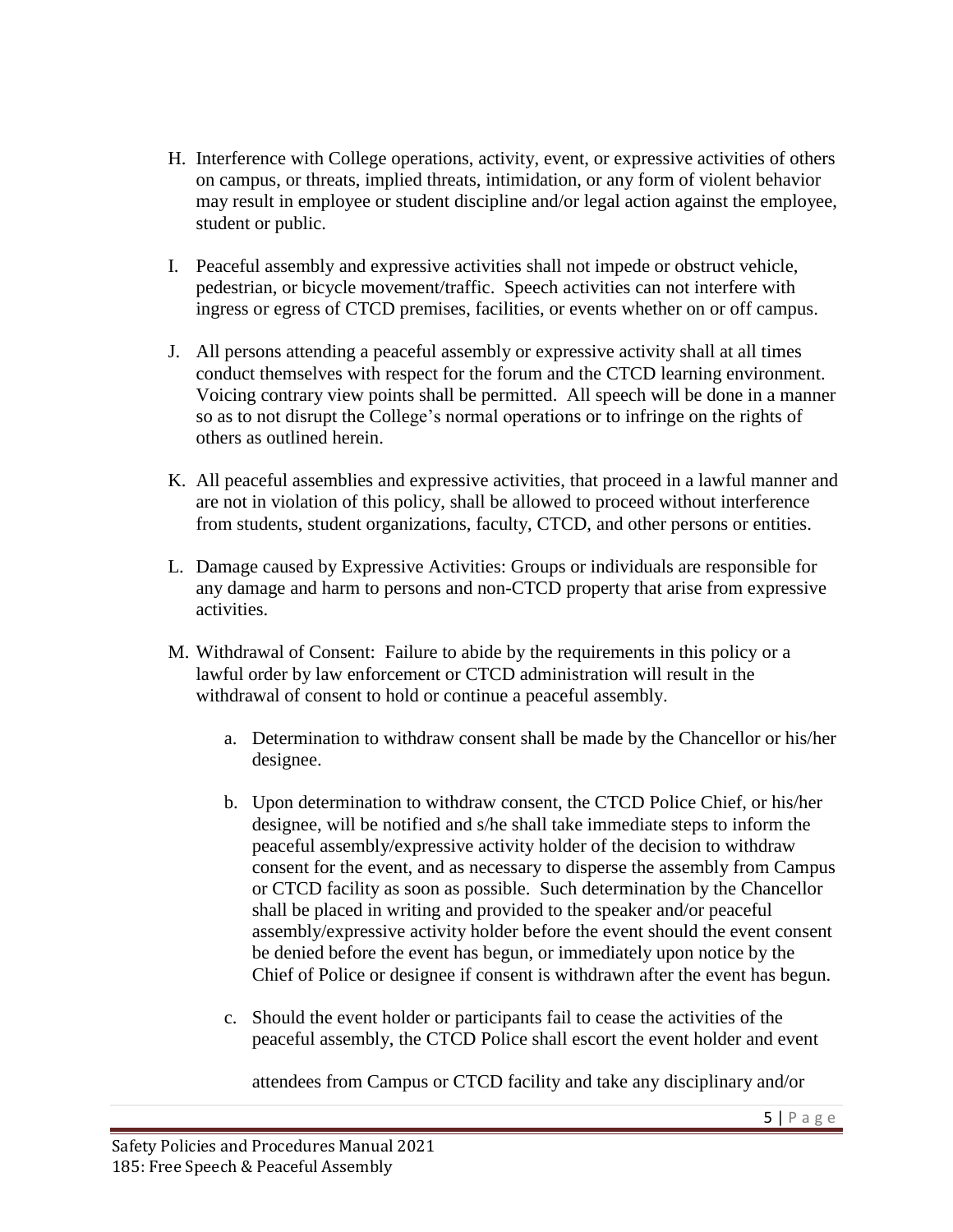legal action necessary to enforce the withdrawal of consent.

- N. Grievance Procedure/Appeal:
	- a. Denial of an application, complaint of a violation of expressive activities, or withdrawal of consent, prior to the peaceful assembly or expressive activity may be appealed by sending a written request to the Chancellor or his/her designee for review;
	- b. The appeal must be in writing and signed by the applicant for peaceful assembly or speaker;
	- c. The appeal shall fully explain the need for the exceptions to this policy and/or the steps that will be taken to ensure violations of policy and/or law do not occur.
	- d. The appeal shall be delivered to the Chancellor or his/her designee within ten (10) business days of receipt of the notice denying or withdrawing consent for the peaceful assembly. The notice shall be deemed received on the date it was hand delivered, on the date recorded as delivered by the US Post Office or other courier when proof of delivery is utilized, the date it was sent by e-mail with delivery receipt, or on the fifth  $(5<sup>th</sup>)$  calendar day following the date of the notice if such notice is sent regular US mail;
	- e. Decisions of the Chancellor or his/her designee of the appeal shall be rendered within three (3) business days of submission of all information needed to make a decision and written notice shall be provided to the peaceful assembly applicant or speaker in a manner designed to notify them as soon as possible;
	- f. All decisions of the Chancellor or his/her designee hearing the appeal shall be final.
- O. Costs:

With some exceptions, including but not limited to  $a - d$ . below, events held during regular business hours, (Monday – Thursday 7:30 am – 5:30 pm; Friday 7:30am – 11:30am) shall not be charged a fee for Police/Safety Officer presence.

- a. All events held outside of normal business hours will be charged at the rate set forth in the application for peaceful assembly.
- b. Speakers on Campus may be charged a Police/Security Officer fee as set forth in the application for peaceful assembly. Determination to be made based on the anticipated need for, and number of, Police/Safety Officers, and relevant history of compliance or noncompliance to this policy and all CTCD policies,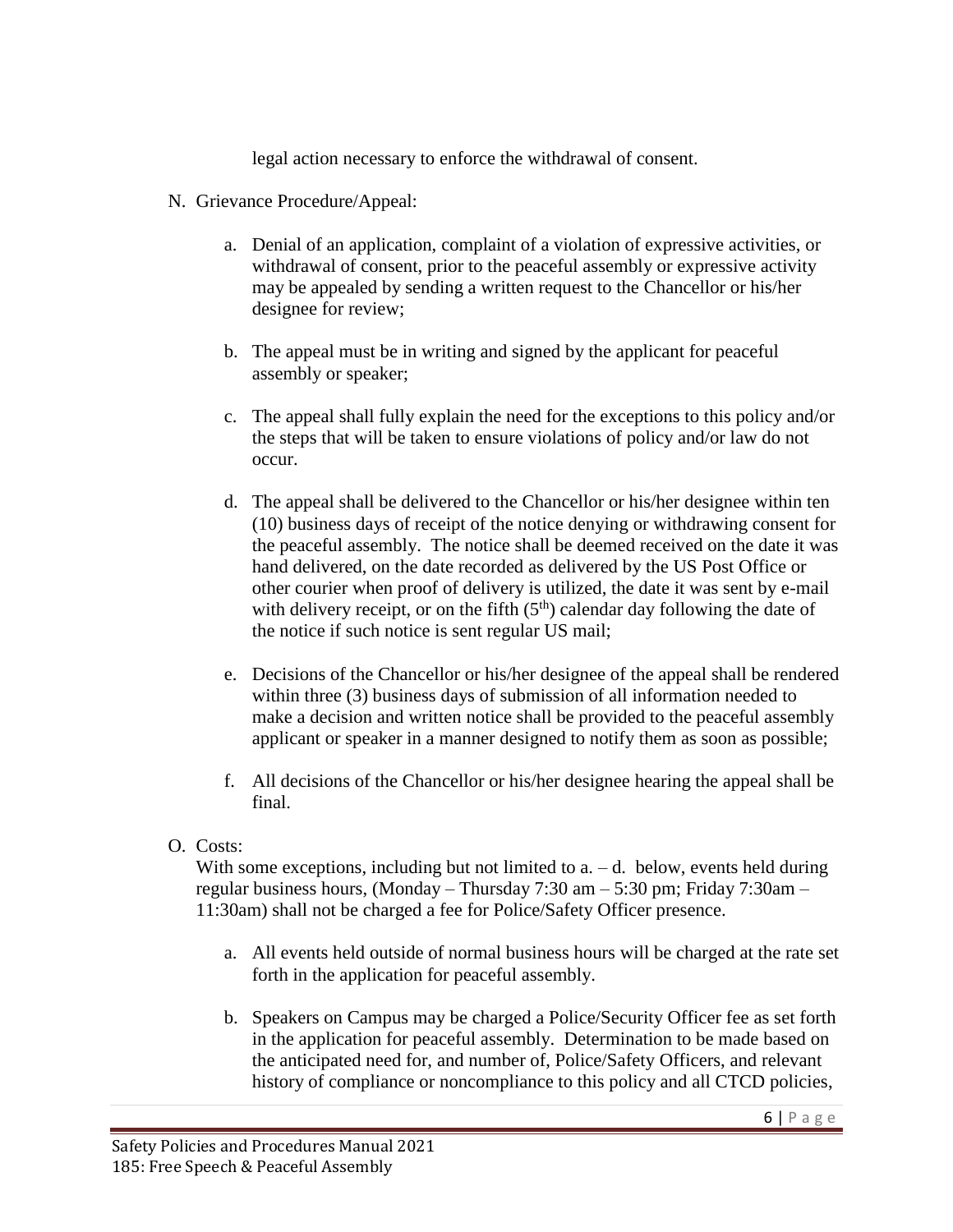by those requesting a peaceful assembly. Determination to be made by the CTCD Police Chief and the Chancellor or his/her designee.

- c. Speakers on Campus may be charged the current facilities use fees as set by the College and may consider proposed venue, expected size of audience, anticipated need for campus security, necessary accommodations, and relevant history of compliance. Such facility use fees can include, but are not limited to room rental costs, equipment use charges, set-up and take-down fees, and reasonable fees for special accommodations as needed for the expressive activities or peaceful assembly. Determination to be made by the CTCD Associate Deputy Chancellor, Facilities and Construction and the Chancellor or his/her designee.
- d. Speaker and/or peaceful assembly holder shall be responsible for repair or replacement, at CTCD's discretion, of all damaged CTCD personal and real property.
- e. Fee determination shall not take into consideration the content or viewpoint of the speaker and/or peaceful assembly and shall not take into account any anticipated controversy associated with the speaker and/or peaceful assembly.
- P. Prohibited Acts on all CTCD Campuses, Premises and Facilities:
	- No use of any tobacco or nicotine product, including electronic cigarettes except for inside the enclosed cab of a personally owned vehicle;
	- No alcoholic beverages or drug sales, possession or use;
	- No unauthorized weapons;
	- No illegal activity or disorderly conduct;
	- No political fund raising or advertising activities on Campus;
	- No fighting;
	- No unauthorized vehicles on grass: all vehicles must remain on paved roads and be parked legally;
	- No use of Campus grounds as a restroom;
	- No trash or litter left behind following peaceful assembly or expressive activity;
	- No concessions of any kind (food or drink); and
	- No marking or graffiti on Campus grounds, buildings, premises or facilities.
- Q. Required Acts:
	- Leave all CTCD premises, buildings, rooms, courts, grounds, fields and equipment (i.e. room, grass, fences, bleachers, sidewalks, trash cans, etc.) in good condition;
	- Immediately notify CTCD Police of any issues or concerns, to include CTCD